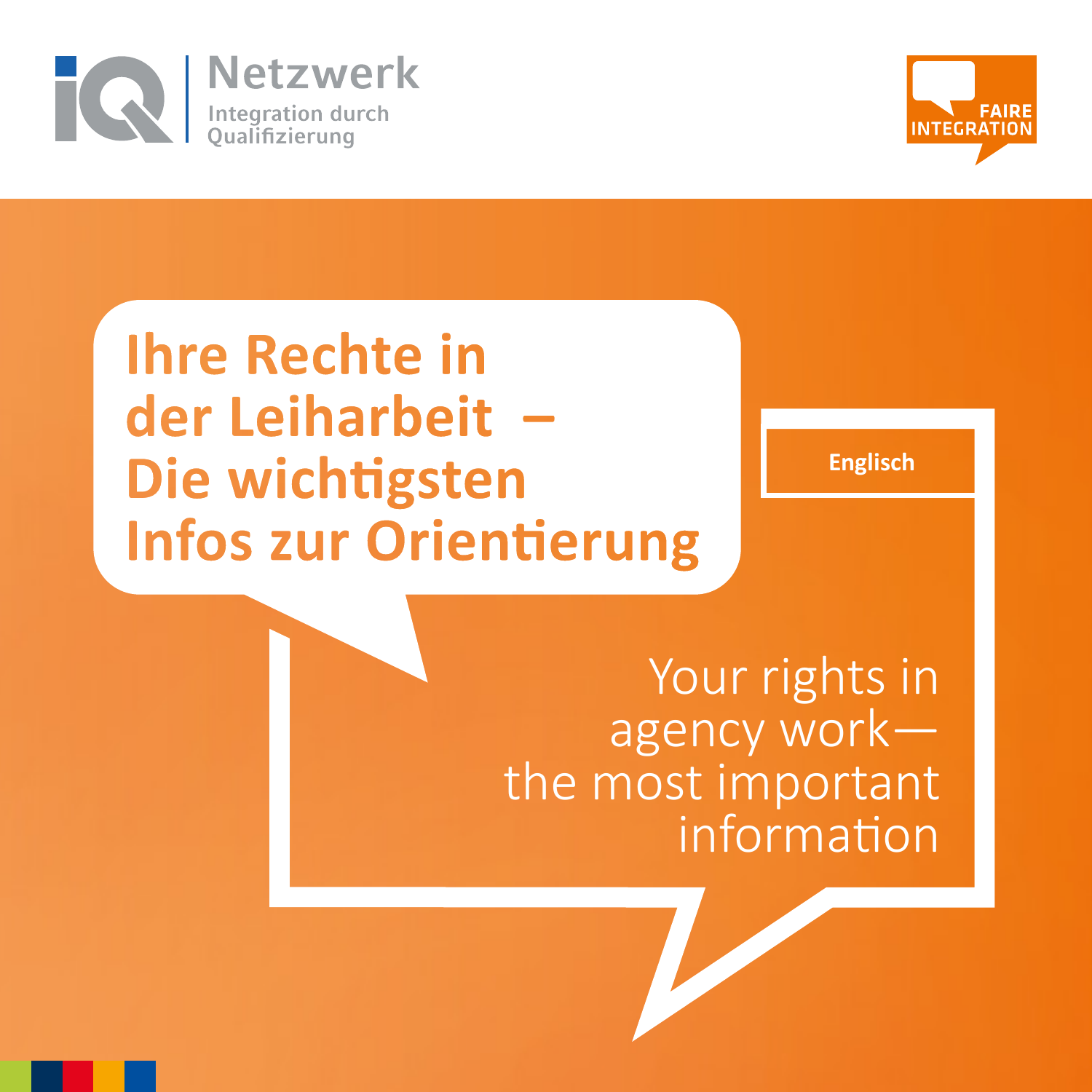#### **Einleitung**

**Leiharbeit ist eine besondere Form der Beschäftigung, die in Deutschland in ihrer modernen Form seit den 1960er-Jahren existiert. Seit 1972 ist sie im Arbeitnehmerüberlassungsgesetz gesetzlich geregelt. Seitdem wurden die gesetzlichen Rahmenbedingungen oftmals verändert. Grundsätzlich war Leiharbeit dazu da, Unternehmen die Möglichkeit zu geben, flexibel und schnell auf einen temporären Bedarf an Arbeitskräften zu reagieren. Mittlerweile wird diese Form der Beschäftigung allerdings auch unabhängig davon eingesetzt. Die Zahlen der Leiharbeitnehmerinnen und Leiharbeitnehmer steigen.**

Immer mehr Geflüchtete haben Zugang zum deutschen Arbeitsmarkt und finden vor allem in der Leiharbeit einen Job. Abgesehen von den allgemeinen Voraussetzungen, um in Deutschland Arbeit aufzunehmen, können Personen mit Aufenthaltsgestattung oder Duldung seit 2016 auch in der Leiharbeit tätig werden. Das war vorher nicht möglich.

Aus der Beratungspraxis wissen wir, dass es in der Leiharbeit häufiger zu unsicheren Beschäftigungsverhältnissen und prekären Arbeitsbedingungen kommt. Mit dieser Broschüre möchten wir Ihnen grundlegende Informationen zum Thema Leiharbeit geben und Sie über Ihre Rechte in der Leiharbeit aufklären, damit Sie sich wenn notwendig wehren können! Bitte beachten Sie, dass diese Broschüre keine individuelle Beratung ersetzt, bei Fragen empfehlen wir Ihnen, mit einer Beratungsstelle Kontakt aufzunehmen. Die Kontaktdaten finden Sie am Ende der Broschüre.

#### **Introduction**

**Agency work is a particular form of employment which has existed in Germany in its modern form since the 1960s. It has been regulated in law in the German Temporary Employment Act (***Arbeitnehmerüberlassungsgesetz***) since 1972. Changes have often been made to the statutory framework conditions since then. The purpose of agency work was basically to enable businesses to flexibly and quickly respond to short-term labour demands. Today, this form of employment is now also used in its own right. The amount of agency workers is rising.**

Increasing numbers of refugees have access to the German labour market and, in many cases, are employed as agency workers. Aside from the general requirements for starting work in Germany, persons with permission to reside or special leave to remain have also been able to find employment as agency workers since 2016. That was not possible before.

From our experience as advisers we know that agency work frequently results in insecure employment relationships and uncertain working conditions. With this booklet, we are aiming to provide you with basic information on the subject of agency work and to clarify your rights regarding agency work so that you can protect yourself if necessary. Please be aware that this booklet is no substitute for individual advice; if you have any questions we recommend you contact an advice centre. The contact details can be found at the end of this booklet.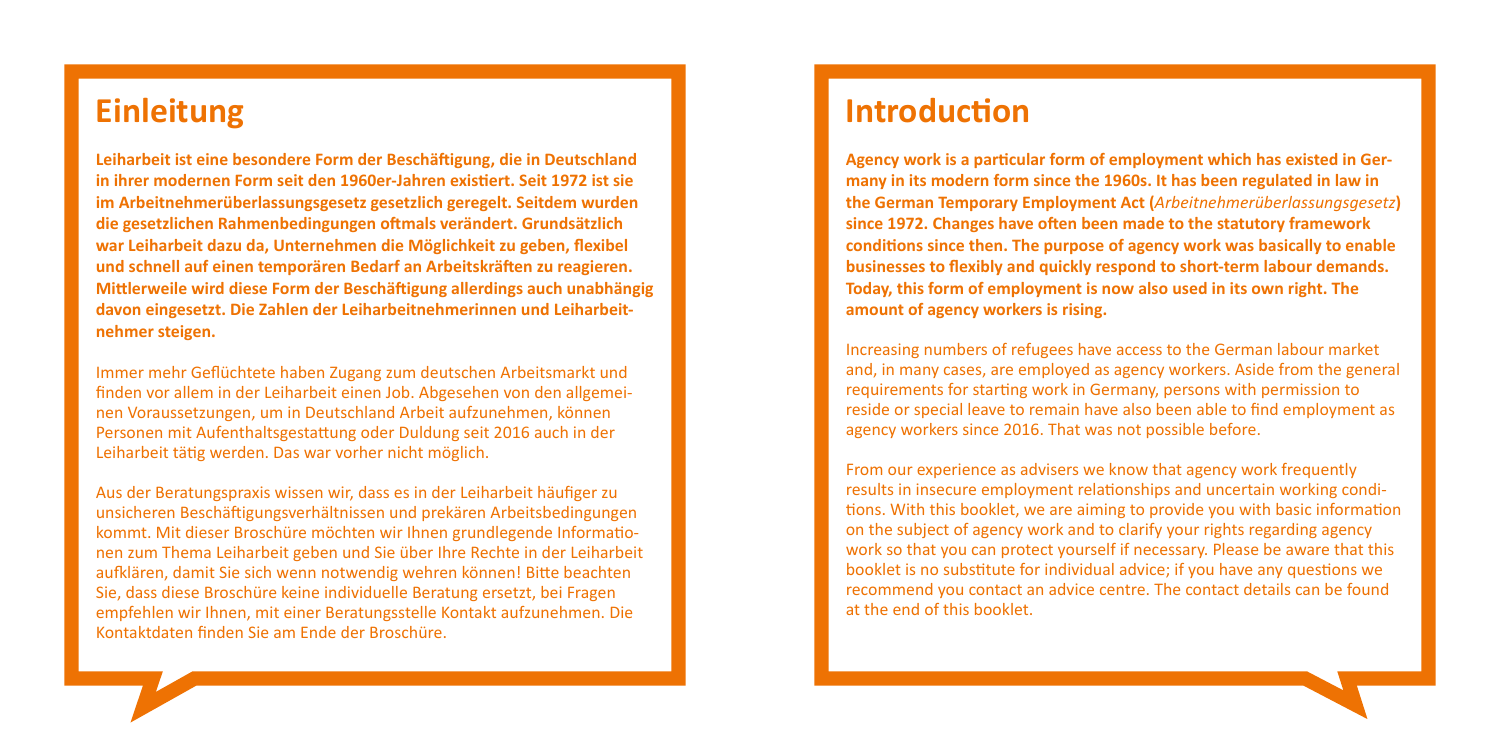#### **Wichtige Infos auf einen Blick**

- Wenn Sie als Leiharbeiter oder Leiharbeiterin tätig sind, unterschreiben Sie einen Vertrag mit einem Leiharbeitsunternehmen. Dies ist Ihr Arbeitgeber. Sie arbeiten allerdings in einem anderen Unternehmen. Dies ist der Einsatzbetrieb oder sogenannte Entleiher.
- Spätestens nach neun Monaten müssen Sie den gleichen Lohn bekommen wie die Kolleginnen und Kollegen in Ihrem Betrieb, die die gleiche Arbeit machen wie Sie (Equal Pay Grundsatz).
- Sie können höchstens 18 Monate an einen Betrieb verliehen werden, dann muss der Einsatzbetrieb Sie übernehmen oder Sie müssen in einem anderen Betrieb eingesetzt werden.
- In der Leiharbeit haben Sie ein Arbeitszeitkonto, auf dem Plus- und Minusstunden gesammelt werden können.
- Gibt es in dem Betrieb, in dem Sie eingesetzt werden, keine Arbeit mehr, müssen Sie weiter von dem Leiharbeitsunternehmen bezahlt werden, auch wenn Sie gerade nicht woanders eingesetzt werden können. Einsatzfreie Zeit muss bezahlt werden!
- Der Branchenmindestlohn in der Leiharbeit steigt! Siehe Tabelle am Ende des Dokuments.
- In der Leiharbeit gibt es zwei Tarifverträge, die zu beachten sind und die wichtige Regelungen zu Lohn und Urlaubstagen enthalten: abgekürzt DGB-iGZ und DGB-BAP.

#### **Key information at a glance**

- When you are employed as an agency worker, you sign a contract with a temporary employment agency. This is your employer. However, you work in a different company. This is your hiring company, or hirer.
- After no more than nine months (equal pay principle), you must be paid the same wage as colleagues in your company doing the same work as you.
- You can be assigned to a company for a maximum of 18 months. The hiring company must then take you on or you must be assigned to a different company.
- As an agency worker you have a working time account in which plus and minus hours can be accumulated.
- **•** If there is no longer any work in the company to which you have been assigned, the temporary employment agency must continue to pay you even if it is not currently possible to assign you anywhere else. Assignment-free time must be paid!
- The industry minimum wage in agency work is rising!  $\rightarrow$  See the chart at the end of this document
- There are two collective agreements for agency work. These must be adhered to and contain important regulations relating to wages and holidays. These are abbreviated as DGB-iGZ and DGB-BAP.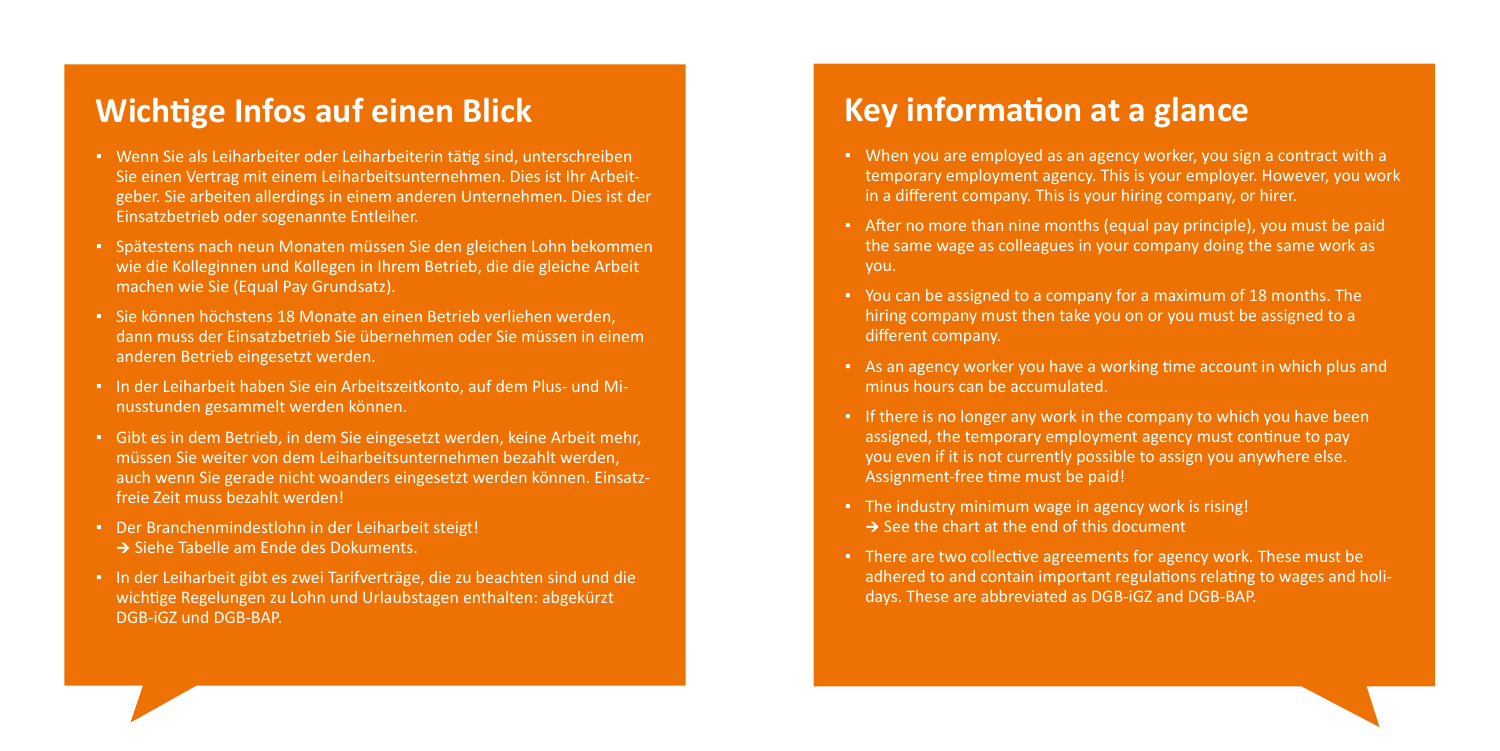### **Was ist Leiharbeit?**

Leiharbeit ist eine bestimmte Form der Beschäftigung. Das Besondere ist, dass das Leiharbeitsunternehmen, mit dem Sie einen Vertrag schließen, und das Unternehmen, in dem Sie arbeiten (eingesetzt sind) nicht gleich sind. Das Leiharbeitsunternehmen selbst hat also Verträge mit unterschiedlichen Unternehmen (**Einsatzbetrieben** oder **Entleihern**) geschlossen, an das Angestellte verliehen werden. Eine andere Besonderheit ist, dass das Leiharbeitsunternehmen Sie nur für eine bestimmte Zeit an den Einsatzbetrieb verleiht. Der Zeitraum, für den Sie für einen Entleiher arbeiten, kann sehr unterschiedlich sein. Das bedeutet, dass Sie als Leiharbeitnehmerin und Leiharbeitnehmer vom Leiharbeitsunternehmen phasenweise an unterschiedliche Unternehmen verliehen werden können und somit in unterschiedlichen Betrieben arbeiten.



## **What is agency work?**

Agency work is a specific form of employment. What is different here is that the temporary employment agency with whom you enter into a contract and the company in which you work (are assigned to) are not the same. The temporary employment agency itself has therefore entered into contracts with a range of different companies (**hiring companies** or **hirers**) to whom the employee will be assigned. Another specific feature is that the temporary employment agency will only assign you to a hiring company for a specific period of time. The periods for which you work for a hirer may vary significantly. The assignment may just be for a few days, but it may also be for a few months. This means that, as an agency worker from a temporary employment agency, you may be assigned to different companies for different periods of time and therefore work in a range of different companies.

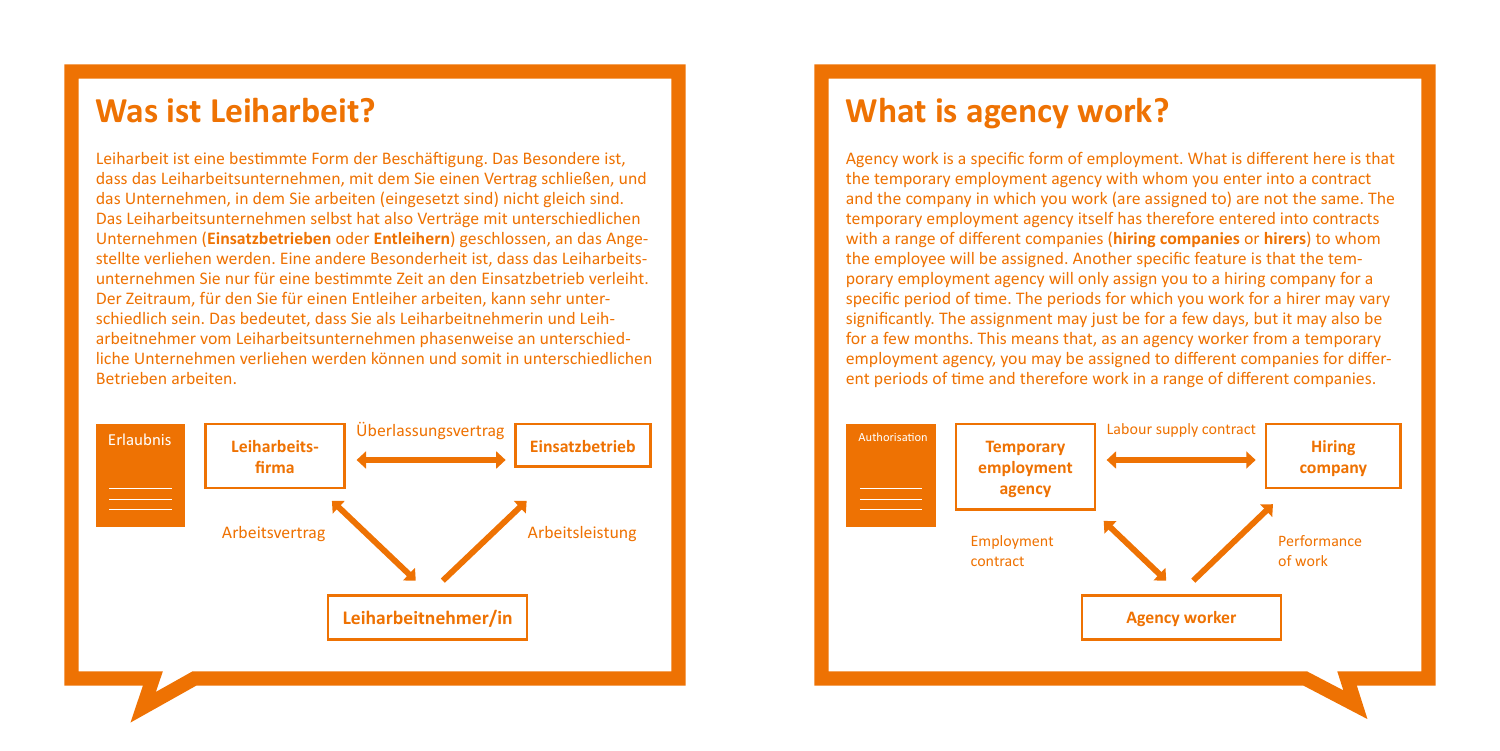## **Gibt es einen Unterschied zwischen Leiharbeit, Zeitarbeit und Arbeitnehmerüberlassung?**

**Nein. Es gibt keinen Unterschied zwischen "Leiharbeit", "Zeitarbeit" und "Arbeitnehmerüberlassung". Das sind lediglich unterschiedliche Begriffe, die aber das gleiche meinen.** 

**Wichtig!** Leiharbeit bedeutet nicht Arbeitsvermittlung. Das Ziel der Arbeitsvermittlung ist es, Arbeitnehmerinnen und Arbeitnehmer in ein Unternehmen zu vermitteln, in dem er oder sie angestellt wird. Zwischen der Arbeitsvermittlerin oder dem Arbeitsvermittler und der arbeitsuchenden Person kommt kein Arbeitsvertrag zustande. Bei der Leiharbeit hingegen, sind Arbeitnehmerinnen und Arbeitnehmer bei einem Arbeitgeber/einer Arbeitgeberin angestellt und werden lediglich in unterschiedlichen Unternehmen zeitlich begrenzt eingesetzt.

# **Is there a difference between agency work** *(Leiharbeit)***, temping**  *(Zeitarbeit)* **and personnel leasing**  *(Arbeitnehmerüberlassung)***?**

**No. There is no difference between "agency work", "temping" and "personnel leasing". They are just different terms which mean the same thing.** 

**Important:** A temporary employment agency is not the same as a recruitment agency. A recruitment agency sets out to assign employees to permanent posts where they are employed on a permanent basis. No contract of employment is concluded between the recruitment agency and the person seeking work. By contrast, in the case of agency work, employees are employed by a single employer and are then simply assigned to different companies for limited periods of time.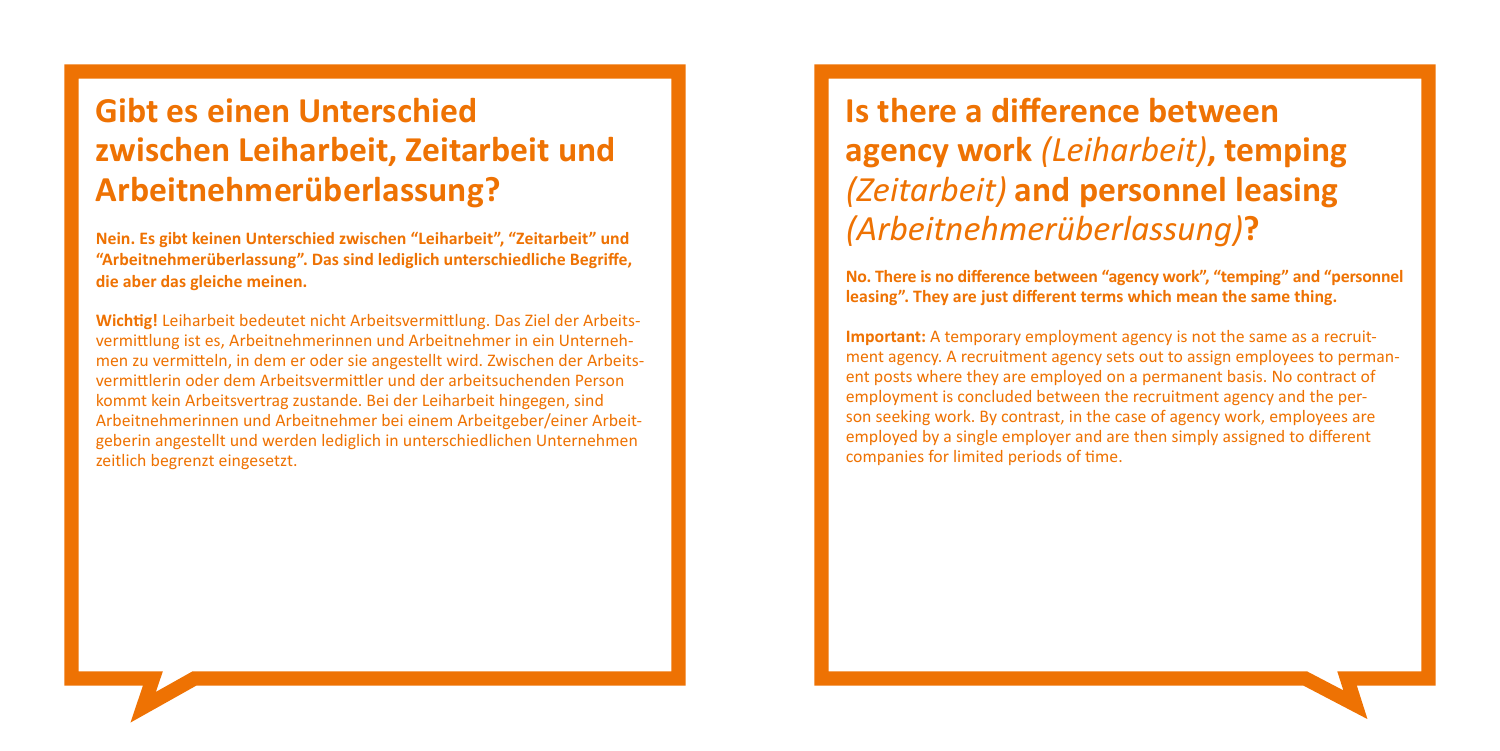#### **Wie ist Leiharbeit gesetzlich geregelt?**

Regelungen zur Leiharbeit kann man in unterschiedlichen Quellen finden. Gesetzliche Regelungen gibt es in dem **Arbeitnehmerüberlassungsgesetz** (AÜG). Hier sind wichtige Fragen zur Leiharbeit geregelt, unter anderem unter welchen Voraussetzungen ein Verleihunternehmen die Erlaubnis zur Arbeitnehmerüberlassung bekommt.

Darüber hinaus regeln **Tarifverträge** in der Leiharbeit grundlegende Arbeitsbedingungen wie zum Beispiel Lohn und Urlaubstage. Es ist also wichtig zu wissen, welcher Tarifvertrag in dem eigenen Arbeitsverhältnis angewendet wird. Bei Fragen hierzu wenden Sie sich an eine Faire Integration Beratungsstelle.

### **How is agency work regulated in law?**

Regulations relating to agency work can be found from a range of different sources. Statutory regulations are contained in the **German Temporary Employment Act** (*Arbeitnehmerüberlassungsgesetz*, AÜG). This regulates key issues relating to agency work including the conditions necessary for a temporary employment agency to receive authorisation to supply temporary workers.

**Collective agreements** within agency work regulate basic working conditions such as wages and days of leave. It is therefore important to know which collective agreement applies to the individual employment relationship. If you have any questions, please contact a Fair Integration advice centre.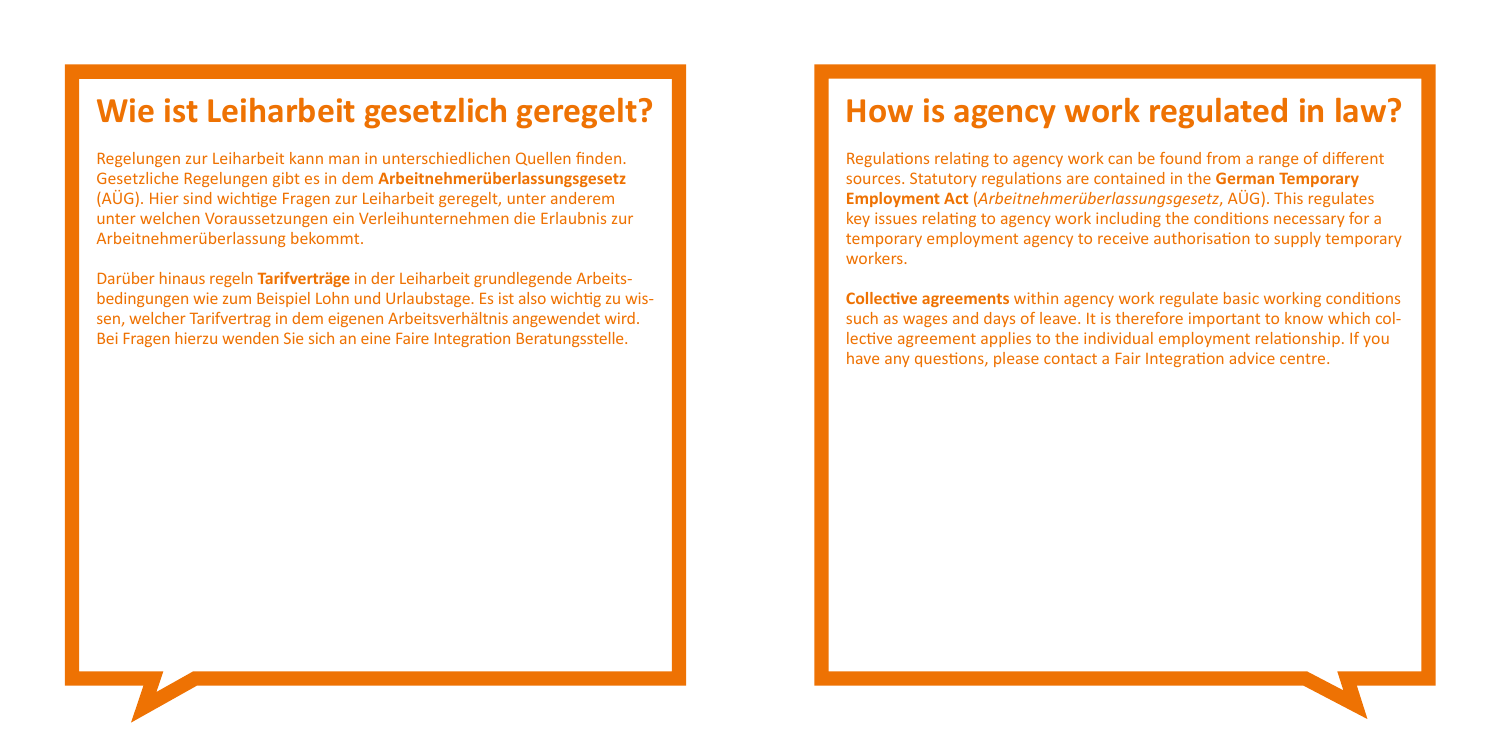## **Was ist ein Tarifvertrag und wann gilt dieser?**

Ein Tarifvertrag ist ein Vertrag zwischen einer Firma und der **Gewerkschaft**  ("Haustarifvertrag") oder der Arbeitgebervereinigung einer bestimmten Branche und der Gewerkschaft ("Branchentarifvertrag") über die Arbeitsbedingungen wie zum Beispiel den Lohn oder die Urlaubstage.

**Rahmen-** oder **Manteltarifverträge** sind Vereinbarungen, die grundsätzliche Arbeitsbedingungen für alle Arbeitnehmerinnen und Arbeitnehmer in einer Branche regeln. **Lohn-** oder **Gehaltstarifverträge** regeln die Bezahlung für eine bestimmte Firma oder Branche.

Für Ihr Arbeitsverhältnis gilt ein Tarifvertrag, wenn Sie Mitglied in der Gewerkschaft sind und Ihr Arbeitgeber, Ihre Arbeitgeberin Mitglied im Arbeitgeberverband ist und die Gewerkschaft und der Arbeitgeberverband einen Tarifvertrag ausgehandelt haben. Ein Tarifvertrag gilt auch, wenn ein Hinweis dazu in Ihrem Arbeitsvertrag steht oder Ihr Arbeitgeber, Ihre Arbeitgeberin zu einer Branche gehört, in der **allgemeinverbindliche Tarifverträge** gelten (z.B. Gebäudereinigung, Sicherheitsdienstleistungen und weitere).

In der Leiharbeit gibt es zwei verschiedene Tarifverträge: BAP/DGB und iGZ/ DGB. Die meisten Leiharbeitsunternehmen wenden einen dieser Tarifverträge an. Fragen Sie bei der Beratungsstelle Faire Integration nach, ob ein Tarifvertrag für Sie gilt.

## **What is a collective agreement and when does this apply?**

A collective agreement is an agreement on working conditions such as wages and holidays between a company and a **union** ("company-specific collective agreement") or between the employer's association for a specific industry and the union ("industry-wide collective agreement").

**General** or **umbrella collective agreements** are agreements which regulate basic working conditions for all employees in an industry. **Collective salary/ wage agreements** regulate the payments in a specific company or sector.

A collective agreement applies to your employment relationship if you are a member of the union, if your employer is a member of the employer's association and the union and the employer's association have negotiated a collective agreement. A collective agreement also applies if there is a reference to this in your contract of employment or your employer belongs to an industry in which **generally binding collective agreements** apply (e.g. building cleaning, security services and others).

In temporary work there are two different collective agreements: Employers' Federation of Personnel Service Providers/German Trade Union Federation (BAP/DGB) and German Association of Temporary Employment Agencies/ German Trade Union Federation (iGZ/DGB). Most temporary employment agencies use one of these collective agreements. Ask the Fair Integration advice centre whether a collective agreement applies to you.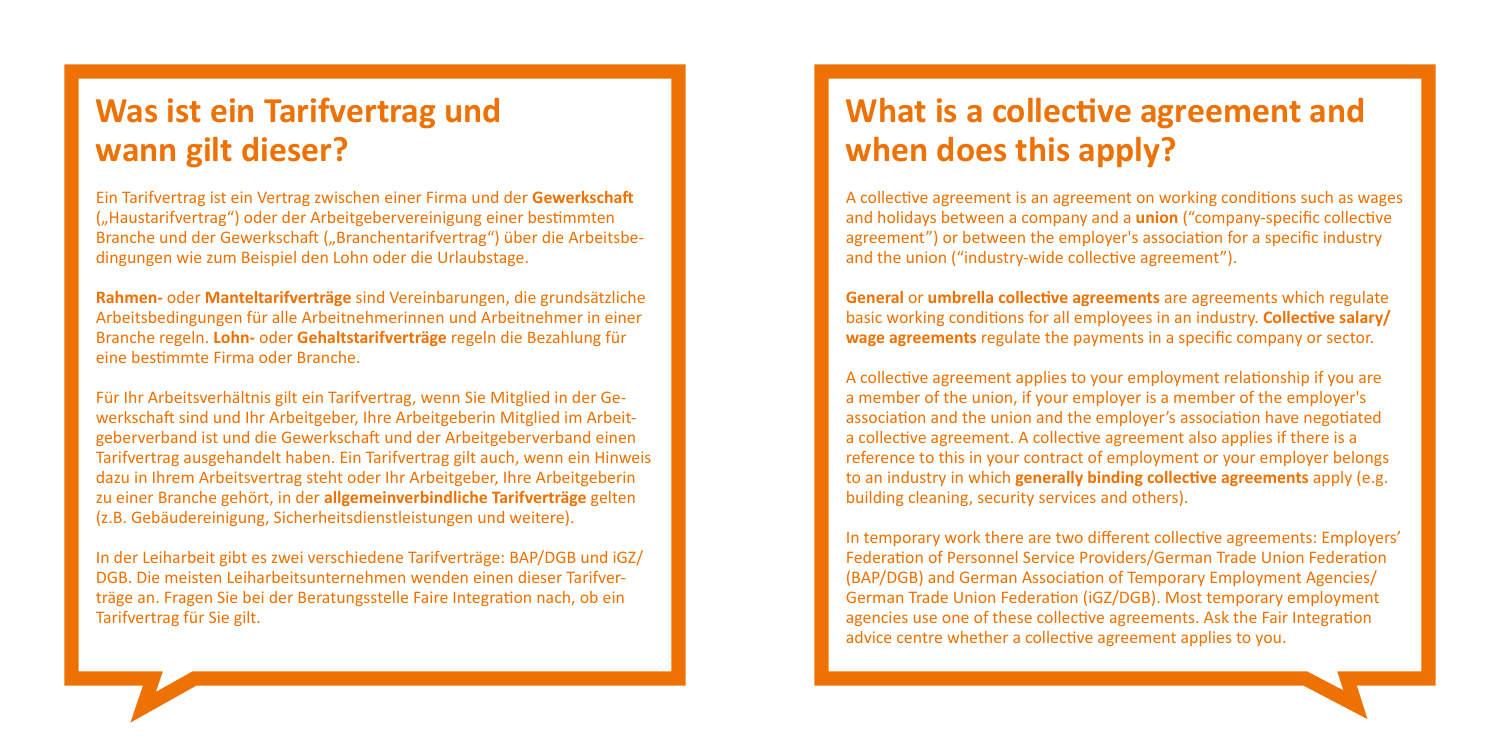## **Wofür ist der Einsatzbetrieb zuständig, wofür das Leiharbeitsunternehmen?**

Der Arbeitsvertrag gilt zwischen Ihnen und dem Leiharbeitsunternehmen. Somit übernimmt das Leiharbeitsunternehmen die üblichen Pflichten eines Arbeitgebers/einer Arbeitgeberin:

- 1. **Lohn:** Sie bekommen Gehalt vom Leiharbeitsunternehmen.
- 2. **Urlaub:** Wieviel Urlaub Sie haben, ist im Arbeitsvertrag oder im Tarifvertrag geregelt. Wenn Sie Urlaub beantragen möchten, so müssen Sie den Antrag immer beim Leiharbeitsunternehmen stellen.
- 3. **Krankheit:** Wenn Sie krank werden, dann ist das Leiharbeitsunternehmen für die Lohnfortzahlung verantwortlich. Krankmelden müssen Sie sich deshalb auch auf jeden Fall beim Leiharbeitsunternehmen.
- 4. **Unfall:** Wenn ein Arbeitsunfall passiert, müssen Sie das dem Leiharbeitsunternehmen melden. Wenn Sie wegen des Unfalles nicht arbeiten können, dann ist das Leiharbeitsunternehmen weiter für die Zahlung Ihres Lohns zuständig.

Es kommt kein Vertrag zwischen Ihnen und dem Entleiher/Einsatzunternehmen zustande. Aber: Solange Sie in einem bestimmten Einsatzunternehmen arbeiten, sind Sie an die Weisungen des Betriebes gebunden. Das heißt, der Einsatzbetrieb gibt Ihnen Anweisungen, wie Sie die Arbeit am Arbeitsplatz ausführen müssen und gibt die genauen täglichen Arbeitszeiten vor.

**Wichtig:** Sie können sich bei Fragen oder Problemen im Betrieb an den Betriebsrat wenden, wenn es einen gibt. Das kann sowohl der Betriebsrat in Ihrer Leiharbeitsfirma als auch der Betriebsrat in Ihrem Einsatzbetrieb sein.

## **Hirers, temporary employment agencies: what are their responsibilities?**

The contract of employment is in place between you and the temporary employment agency. The temporary employment agency therefore assumes the usual obligations of an employer:

- 1. **Wage:** You receive your pay from the temporary employment agency.
- 2. **Holiday:** The amount of holiday you receive is regulated in the contract of employment or in the collective agreement. If you wish to request holiday, the request must always be made to the temporary employment agency.
- **Illness:** If you become ill, it is the temporary employment agency who is responsible for the continued payment of your wages. For this reason it is important to always call in sick to your temporary employment agency.
- 4. **Accident:** If an accident at work occurs, you must report this to the temporary employment agency. If you are not able to work as a result of the accident, then it is the temporary employment agency which is responsible for the payment of your wages.

No contract is entered into between you and the hirer/hiring company. However, while you are working in a specific hiring company, you are obliged to follow the instructions of the company. This means that the hiring company gives you instructions as to how you must complete the work involved in the job and will specify the precise working times for each day.

**Important:** If you have questions/problems in the company, you can get in contact with the works council if there is one. This can be the works council in your temporary employment agency or the works council in your hiring company.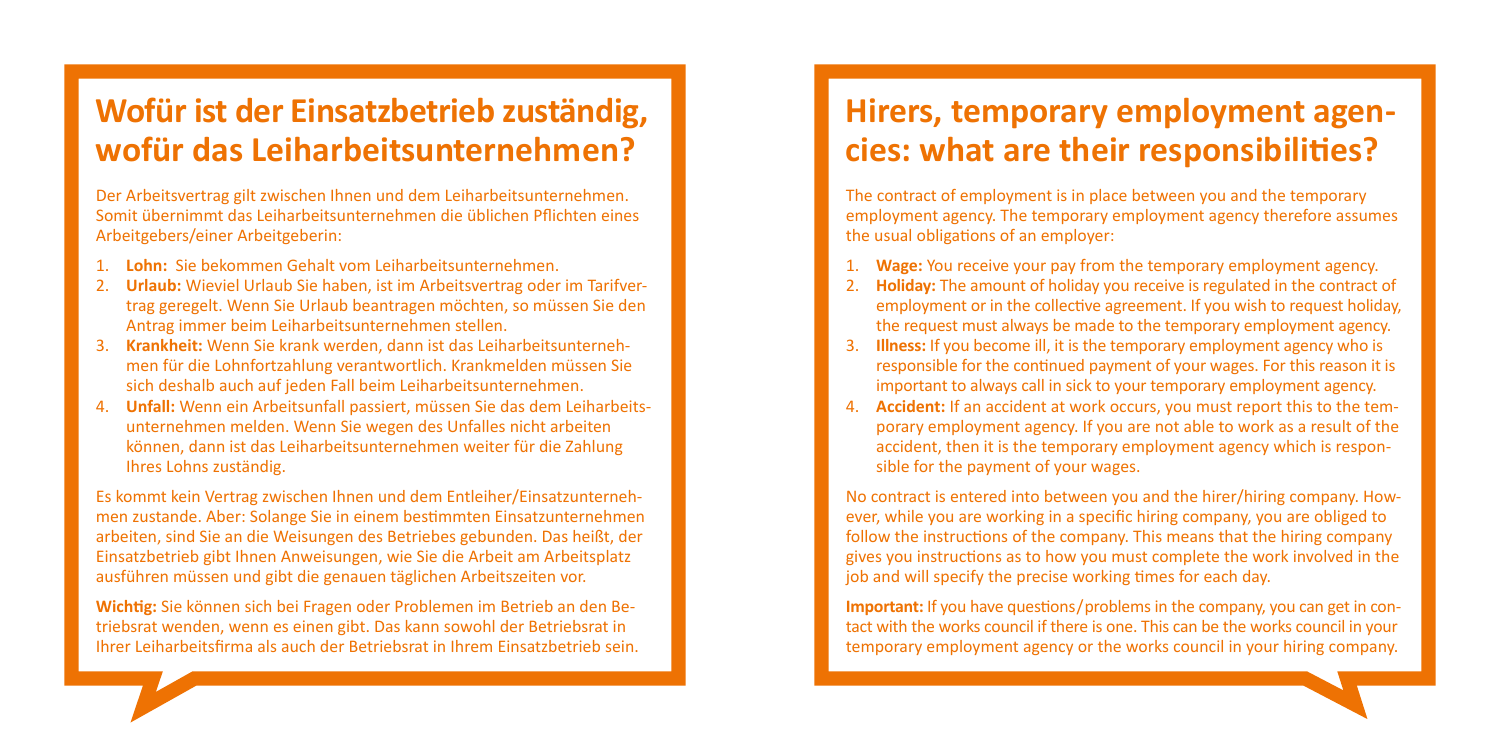## **Was ist ein Arbeitszeitkonto und wie funktioniert es?**

Das **Arbeitszeitkonto** (AZK) ist typisch für die Leiharbeit. In Ihrem Arbeitsvertrag steht, wie viele Stunden Sie in der Woche arbeiten müssen. In manchen Einsatzbetrieben wird jedoch mehr oder weniger gearbeitet oder manchmal werden Überstunden gemacht. Dafür gibt es ein Arbeitszeitkonto. Wenn in einem Arbeitsvertrag 35 Arbeitsstunden pro Woche vereinbart sind und Sie z.B. 40 Stunden im Betrieb arbeiten, dann werden Ihnen 35 Stunden ausbezahlt und 5 Stunden auf dem Arbeitszeitkonto gutgeschrieben. Diese Stunden werden **Plusstunden** genannt. Es gibt auch **Minusstunden**, wenn weniger gearbeitet wird als vereinbart.

Wenn Sie Plusstunden gesammelt haben, können Sie einen **Freizeitausgleich** vereinbaren. Das muss vorher mit der Leiharbeitsfirma abgeklärt werden. Wenn der Vertrag endet, dann müssen die Plusstunden ausbezahlt werden. Genauere Informationen zum Arbeitszeitkonto stehen im Tarifvertrag.

**Wichtig!** Die Leiharbeitsfirma kann Sie nicht zwingen, ihre Plusstunden abzubauen, weil kein Einsatzbetrieb für Sie gefunden wurde.

**Achtung:** Hinweise zu Stunden auf Ihrem Arbeitszeitkonto finden Sie häufig auf Ihrer **Lohnabrechnung** (unter AZK-Std. oder Zeitkonto). In manchen Fällen händigt der Arbeitgeber/die Arbeitgeberin monatlich separate Übersichten über das Arbeitszeitkonto aus.

## **What is a working time account and how does it function?**

The **working time account** (AZK) is very typical in agency work. The contract of employment between you and the temporary employment agency will specify how many hours you must work during the week. However, in some hiring companies, more or fewer hours will be worked and occasionally there will be overtime to do. This is the reason for the working time account. If 35 working hours per week are agreed in a contract of employment and, for example, you work for 40 hours in the company, then you will be paid for 35 hours, and 5 hours will be credited to the working time account. These hours are known as **plus hours**. There are also **minus hours** in the case where fewer hours are worked than agreed.

If you have accumulated plus hours, you can arrange **time off in lieu**. This must be agreed beforehand with the temporary employment agency. If the contract ends, you must be paid for the plus hours. The collective agreement provides more detailed information about the working time account.

**Important:** The temporary employment agency cannot force you to reduce your plus hours because no hiring company has been found for you.

**Please note:** Information about hours in your working time account can often be found on your **payslip** (under *AZK-Std.* or *Zeitkonto*). In some cases the employer will provide you with a separate summary of the working time account each month.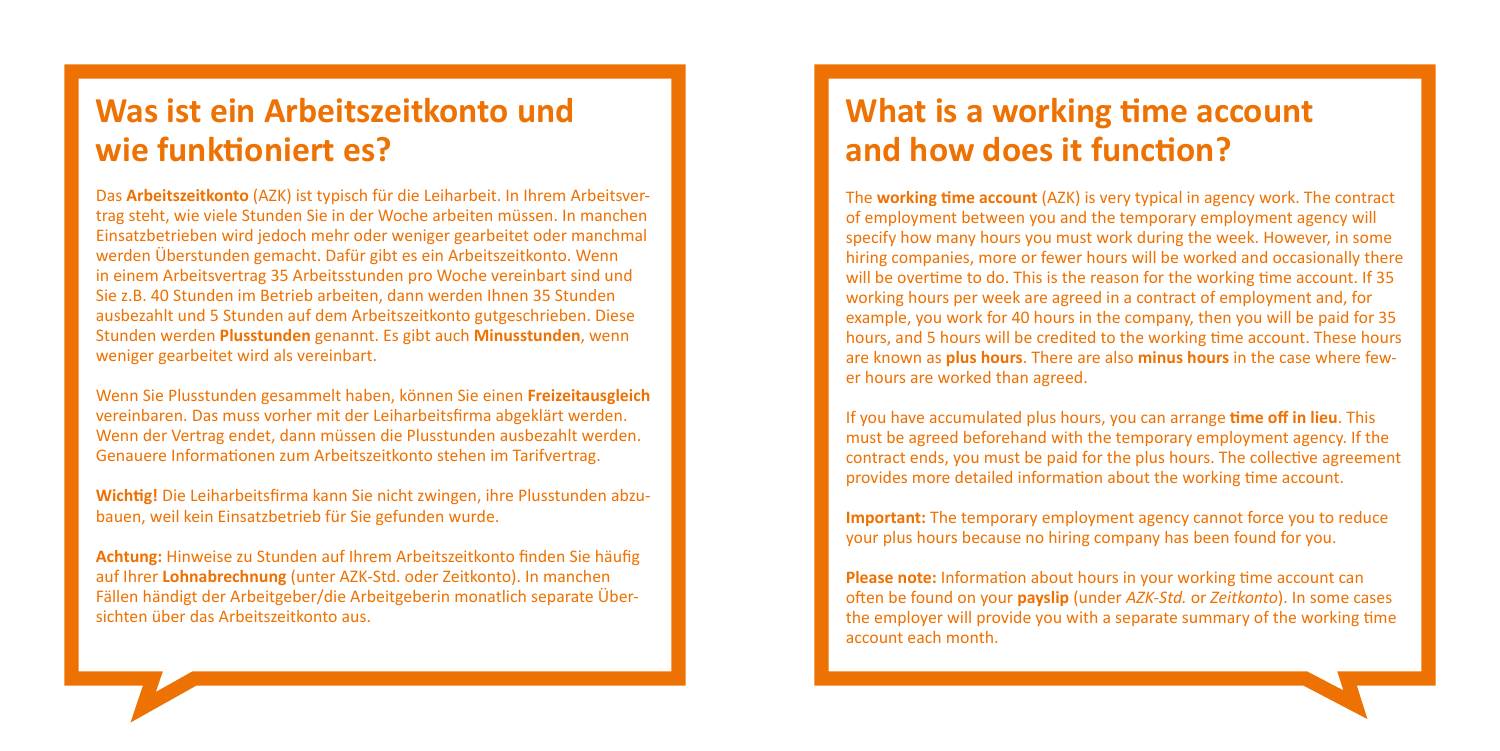## **Was passiert, wenn der Arbeitgeber/ die Arbeitgeberin mir keinen Einsatzbetrieb zuweist?**

Wenn Ihr Einsatz in einem Betrieb endet und Sie von Ihrem Arbeitgeber oder Ihrer Arbeitgeberin nicht in einem anderen Betrieb eingesetzt werden, dann nennt man das "**einsatzfreie Zeit**". In der einsatzfreien Zeit werden angesammelte Stunden auf dem Arbeitszeitkonto nur abgebaut, wenn Sie das vorher mit dem Leiharbeitsunternehmen vereinbart haben. Einsatzfreie Zeit ist somit etwas Anderes als Freizeit. Einsatzfreie Zeit kann auch nicht ohne Absprache als Minusstunden von Ihrem Arbeitszeitkonto abgebucht werden.

Einsatzfreie Zeit muss bezahlt werden, das heißt Sie bekommen weiterhin Ihren Lohn, obwohl Sie gerade in keinem Betrieb arbeiten. Sie müssen aber erreichbar sein, für den Fall, dass das Leiharbeitsunternehmen ein neues Einsatzunternehmen für Sie gefunden hat. Auch als Leiharbeiter und Leiharbeiterin gibt es Anspruch auf Urlaub. Dieser darf nicht vom Arbeitgeber/Arbeitgeberin in der einsatzfreien Zeit angewiesen werden.

## **What happens if the employer does not assign me to a hiring company?**

If your period of employment in a company comes to an end and you are not assigned to another company by your employer this is referred to in Germany as **assignment-free time** (*einsatzfreie Zeit*). In this assignment-free time, accumulated hours in the working time account are only reduced if you have previously agreed this with the temporary employment agency. Assignment-free time is therefore something other than leisure time. Assignment-free time can also not be debited as minus hours from your working time account without agreement.

Assignment-free time must be paid, this means you continue to receive your wages even though you are not currently working in a company. However, you must be contactable in the event that the temporary employment agency has found a new hiring company for you. As an agency worker, you are entitled to holiday. The employer is not permitted to instruct you to take this during the assignment-free time.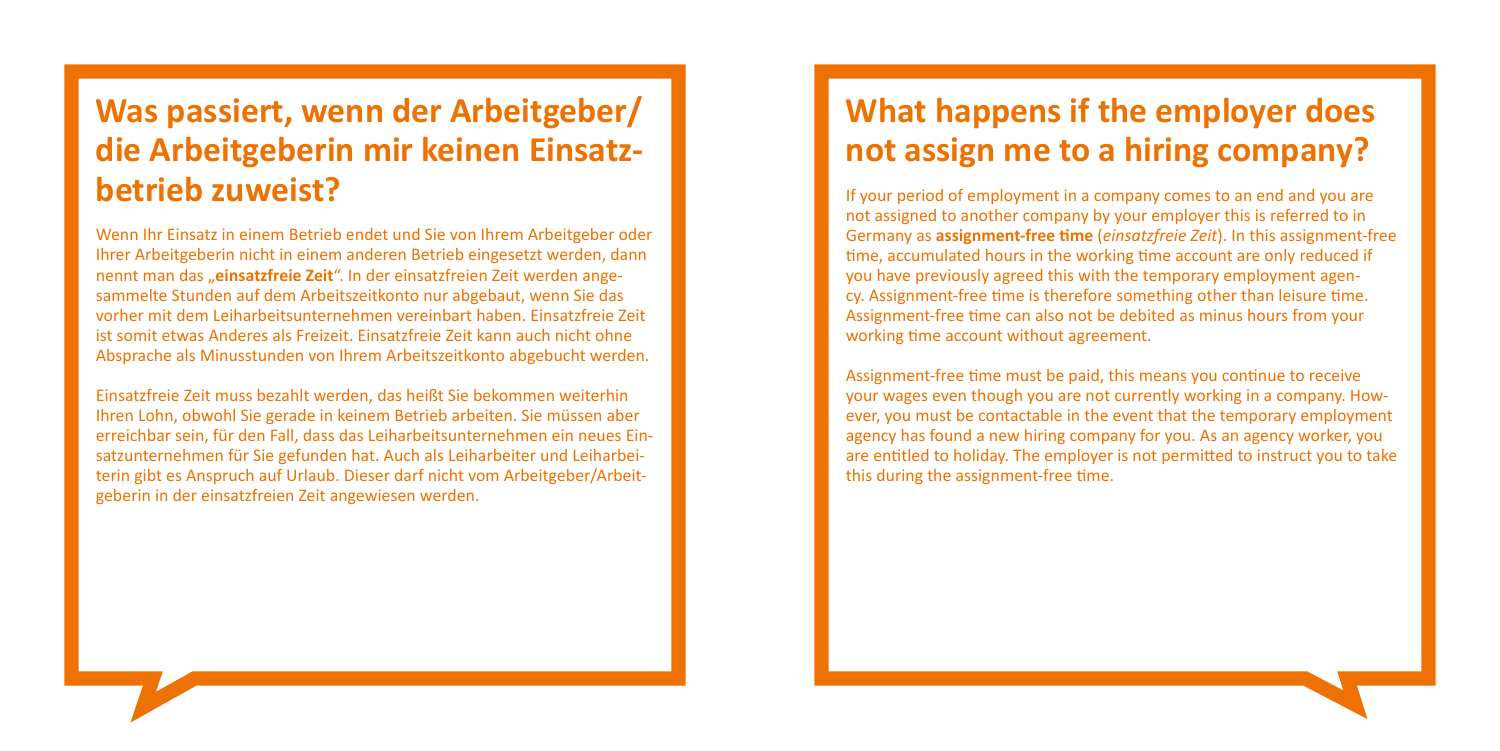## **Wie lange kann ich in einem Einsatzbetrieb eingesetzt werden?**

In der Leiharbeit gibt es eine sogenannte **Höchstüberlassungsdauer**. Die legt fest, wie lange Sie höchstens in einem Einsatzunternehmen arbeiten dürfen. Leiharbeiterinnen und Leiharbeiter dürfen nicht länger als 18 Monate im gleichen Betrieb eingesetzt werden. Außer in einem Tarifvertrag wurde geregelt, dass der Leiharbeiter oder die Leiharbeiterin länger als 18 Monate in einem Betrieb bleibt, dann ist das rechtlich möglich.

Danach muss der Einsatz in dem Betrieb beendet werden und Sie können als Leiharbeiterin oder Leiharbeiter in einem anderen Betrieb eingesetzt werden. Allerdings können Sie nach 3 Monaten Wartezeit wieder in dem Betrieb eingesetzt werden, wo Sie vorher schon für 18 Monate gearbeitet haben. Der Entleiher kann Sie aber auch nach 18 Monaten (oder auch schon früher) in seinem Unternehmen fest anstellen.

## **For how long can I be assigned to a hiring company?**

In agency work there is a so-called **maximum assignment duration** (*Höchstüberlassungsdauer*). This stipulates the maximum time you are permitted to be assigned to a hiring company. Agency workers are not permitted to be assigned to the same company for more than 18 months. This is the case unless provision is made within a collective agreement that the agency worker stays in a company for more than 18 months; in this case, it is then legally possible.

Following this, the assignment in the company must end and you can then be assigned to another company as an agency worker. However, following an intervening period of 3 months, you may be assigned again in the company in which you had previously worked for 18 months. The hirer, however, also has the option of employing you after 18 months on a permanent basis (or even earlier than this) in their company.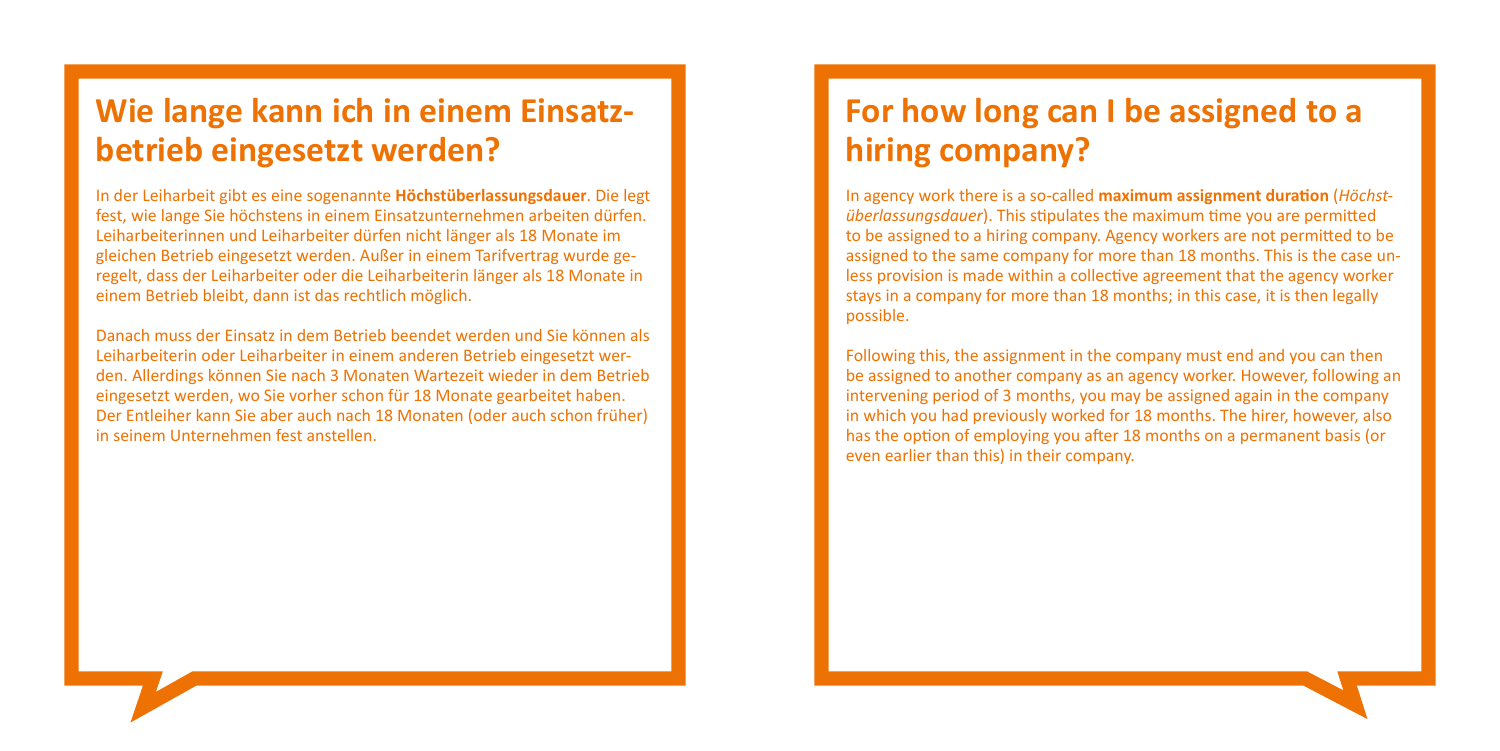#### **Wieviel Lohn bekomme ich?**

In der Leiharbeit gibt es einen Mindestlohn, der nicht unterschritten werden darf. Wenn Sie in eine Branche verliehen werden, in der ein allgemeinverbindlicher Branchenmindestlohn gilt, muss dieser gezahlt werden.



**Im Jahr 2023 kann sich der Mindestlohn aufgrund von Tarifverhandlungen verändern.** In den Tarifverträgen gibt es bestimmte Lohngruppen, die bestimmten Tätigkeiten zugeordnet sind. Für bestimmte Tätigkeiten müssen Sie einen höheren Lohn erhalten. Es ist wichtig, direkt in der richtigen Lohngruppe eingruppiert zu sein.

**Wichtig**: Es kommt vor, dass Ihre Arbeitgeberin/Ihr Arbeitgeber Sie in eine geringere Lohngruppe einstuft als eigentlich korrekt ist. Informieren Sie sich in Ihrer Gewerkschaft oder bei der Beratungsstelle von Faire Integration, ob sie in die richtige Lohngruppe eingestuft wurden.

## **How much will I earn?**

There is a minimum wage in agency work below which the amount you earn must not fall. If you are hired to work in an industry in which a generally binding industry minimum wage applies, this must be paid.



**In 2023 the minimum wage may change as a result of collective bargaining negotiations.**

In the collective agreements, specific activities are allocated to specific wage brackets. You must receive a higher wage for specific activities. It is important that you are classified in the correct wage bracket immediately.

**Important:** It may happen that your employer classifies you in a lower wage bracket than is actually correct. Find out from your union or from a Fair Integration advice centre whether you have been classified in the correct wage bracket.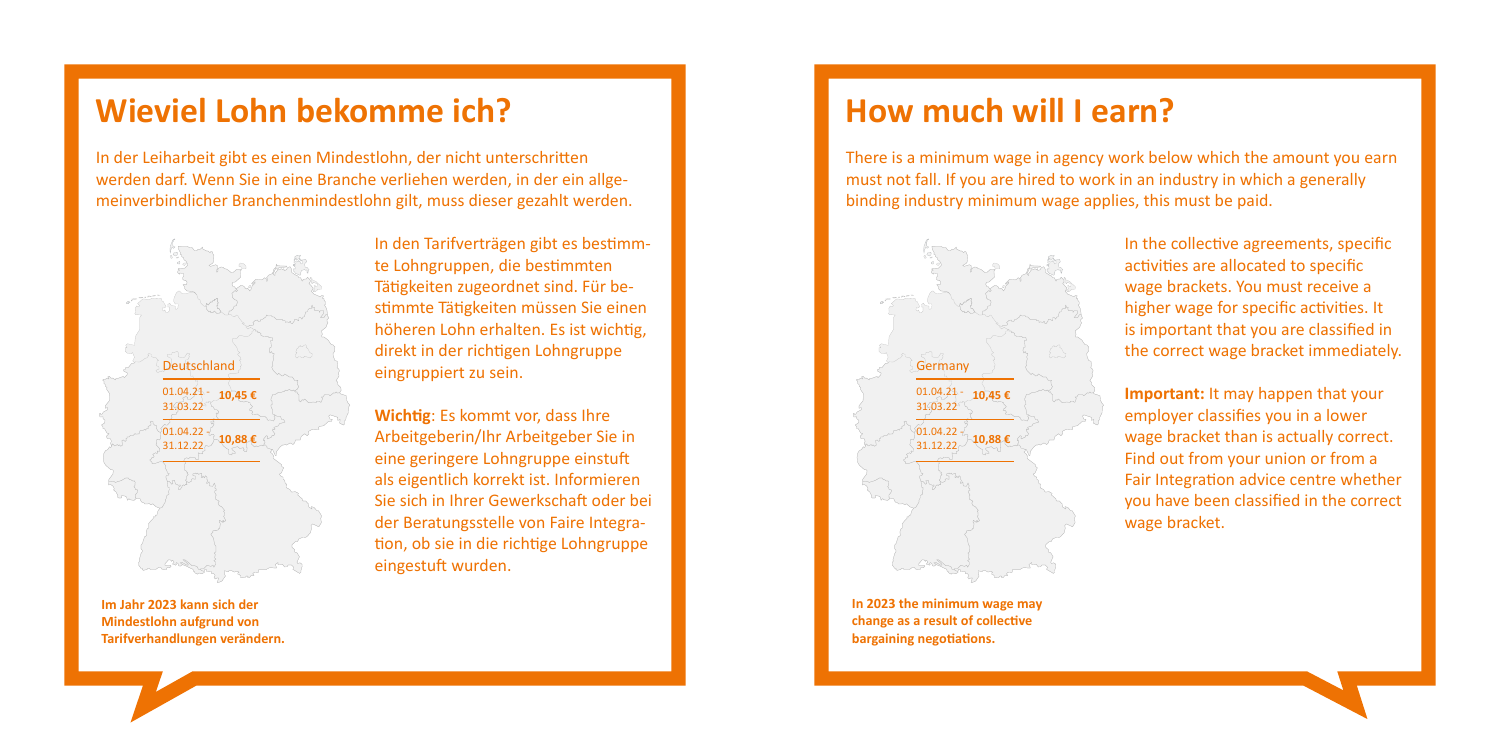## **Ist es in Ordnung, dass ich weniger verdiene als meine Kolleginnen und Kollegen im gleichen Betrieb?**

Normalerweise müssen Sie ab dem ersten Tag des Einsatzes in einem Betrieb den gleichen Lohn bekommen wie Angestellte in diesem Betrieb, die die gleiche oder eine ähnliche Arbeit machen (Grundsatz von **Equal Pay**). Auch sollen Sie zu den gleichen Arbeitsbedingungen (Überstunden, Pausen, Ruhezeiten, Nachtarbeit, Urlaub, etc.) arbeiten wie ihre Kolleginnen und Kollegen (Grundsatz von **Equal Treatment**). In einem Tarifvertrag kann allerdings etwas Anderes geregelt werden.

Somit ist es möglich, dass Sie weniger verdienen als Ihre Kolleginnen und Kollegen im Einsatzbetrieb, wenn ein Tarifvertrag für Ihr Arbeitsverhältnis gilt. Für fast alle Leiharbeiterinnen und Leiharbeiter gilt ein Tarifvertrag, daher verdienen sie in den ersten 9 Monaten für die gleiche Arbeit oft weniger als ihre festangestellten Kolleginnen und Kollegen. Wenn Sie länger als 9 Monate im gleichen Einsatzbetrieb arbeiten, müssen Sie danach per Gesetz genauso viel Lohn erhalten wie ihre Kolleginnen und Kollegen. Allerdings bleiben viele Leiharbeiterinnen und Leiharbeiter keine neun Monate in einem Betrieb, daher greift diese Regel für sie nicht.

Der Zeitpunkt, wann die equal pay Regelung greift, kann durch Tarifverträge abweichend geregelt sein. Informieren Sie sich in einer Beratungsstelle von Faire Integration.

## **Is it ok that I am earning less than my colleagues in the same company?**

As a rule, from the first day of your assignment in a company you should be earning the same wage as permanent employees in this company who do the same or similar work (**equal pay principle**). You should also be working under the same working conditions (overtime, breaks, rest time, night working, holidays, etc.) as your colleagues (**equal treatment principle**). However, this might be regulated differently in a collective agreement.

It is therefore possible that you will earn less than your colleagues in the hiring company if a collective agreement applies to your employment relationship. A collective agreement applies to virtually all agency workers and therefore they often earn less in the first 9 months for doing the same work as their permanently employed colleagues. If you work in the same hiring company for more than 9 months then by law you must receive the same wage as your colleagues. However, many agency workers do not remain in the company for nine months and this regulation therefore never comes into effect for them.

The point in time at which the equal pay regulation applies may be regulated differently by the collective agreements. Find out more about this from a Fair Integration advice centre.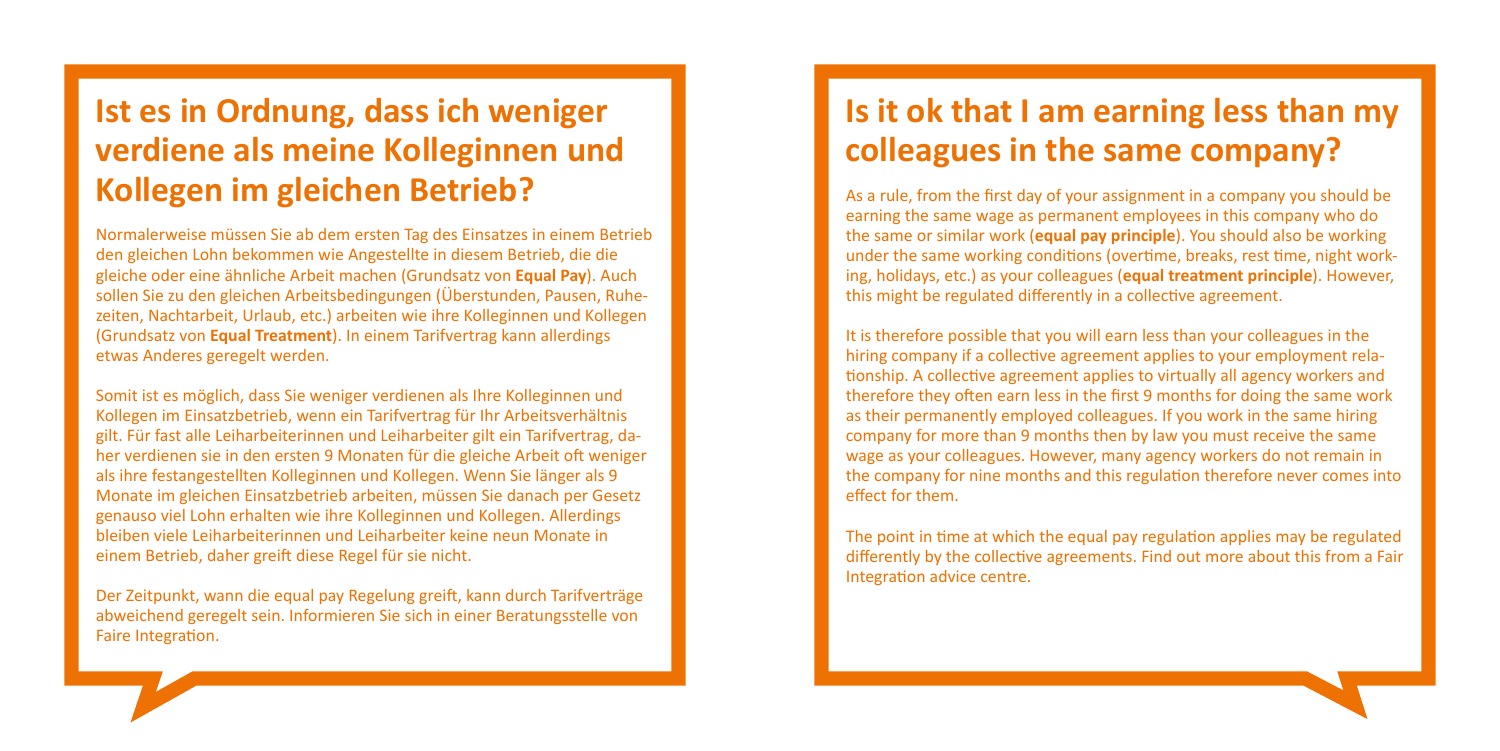#### **Kündigung in der Leiharbeit – Was muss ich wissen?**

Bei Kündigungen müssen **Kündigungsfristen** eingehalten werden, das gilt auch für Leiharbeiterinnen und Leiharbeiter. Kündigungsfristen können sich aus dem Bürgerlichen Gesetzbuch, aus Tarifverträgen und aus dem Arbeitsvertrag ergeben. In der **Probezeit**, die in der Leiharbeit meist 6 Monate beträgt, sind die Kündigungsfristen häufig sehr kurz. Informieren Sie sich in einer Beratungsstelle!

Wenn Ihr Einsatz in einem Einsatzbetrieb endet und wenn Sie keine neue Arbeit zugewiesen bekommen, so heißt das nicht, dass Sie deswegen automatisch gekündigt werden können. Wenn Sie nicht verliehen werden, ist dies zunächst einsatzfreie Zeit und das Leiharbeitsunternehmen muss den Lohn weiterbezahlen, auch wenn Sie nicht eingesetzt sind und arbeiten. Dennoch wird Leiharbeiterinnen und Leiharbeitern oft wegen fehlenden Aufträgen gekündigt.

## **Dismissal and termination as part of agency work: what do I need to know?**

In the case of dismissal or termination, **notice periods** must be adhered to and that also applies to the agency worker. Notice periods may arise from the German Civil Code, from collective agreements and from the contract of employment. In the **probationary period**—which in agency work generally lasts for 6 months—notice periods are frequently very short. Contact an advice centre for information!

If your assignment in a hiring company ends and you are not assigned any new work, it does not mean you can automatically be dismissed because of that. If you are not assigned, then this is initially assignment-free time and the temporary employment agency must continue to pay your wages even if you are not assigned and working. Despite this, agency workers are often dismissed due to a lack of assignments.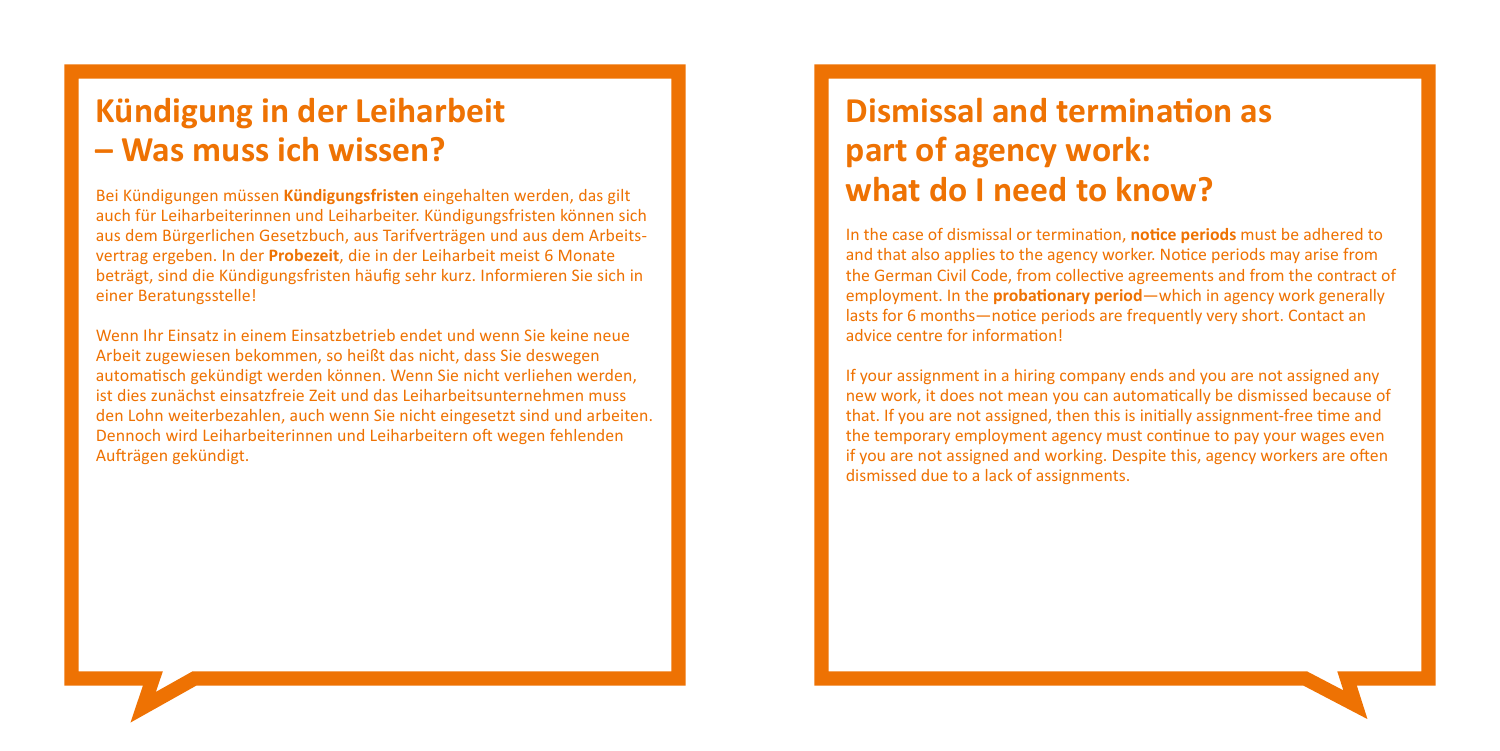#### **Quellen**

BMAS (o. D.). Häufig gestellte Fragen zum Thema Leiharbeit und deren Antworten. Abgerufen von **www.bmas.de/DE/Themen/Arbeitsrecht/Leiharbeit-Werkvertraege/ FAQ-Leiharbeit/faq-leiharbeit.html** 

Bundeszentrale für politische Bildung (2014, 11. August). Leiharbeit / Zeitarbeit / Arbeitnehmerüberlassung. Abgerufen von **[https://www.bpb.de/politik/innenpolitik/arbeitsmarktpolitik/317243/](https://www.bpb.de/politik/innenpolitik/arbeitsmarktpolitik/317243/ leiharbeit-arbeitnehmerueberlass) [leiharbeit-arbeitnehmerueberlassung-zeitarbeit](https://www.bpb.de/politik/innenpolitik/arbeitsmarktpolitik/317243/ leiharbeit-arbeitnehmerueberlass)** 

Deutscher Gewerkschaftsbund (2017, 20. April). Ratgeber Ungesicherte Beschäftigung, FAQ zu Leiharbeit/Zeitarbeit. Abgerufen von **www.dgb.de/themen/++co++847c6e4a-fc0d-11e5-a74a-52540023ef1a**

Zoll-Online (o. D.). Zeitarbeit, Arbeitnehmerüberlassung. Abgerufen von **www.zoll.de/DE/Fachthemen/Arbeit/Zeitarbeit-Arbeitnehmerueberlassung/ Voraussetzungen/voraussetzungen\_node.html**

#### **Sources**

Federal Ministry of Labour and Social Affairs (BMAS) (undated). Frequently asked questions and answers on the theme of agency work. Obtained from **[www.bmas.de/DE/Themen/Arbeitsrecht/Leiharbeit-Werkvertraege/](http://www.bmas.de/DE/Themen/Arbeitsrecht/Leiharbeit-Werkvertraege/FAQ-Leiharbeit/faq-leiharbeit.html) [FAQ-Leiharbeit/faq-leiharbeit.html](http://www.bmas.de/DE/Themen/Arbeitsrecht/Leiharbeit-Werkvertraege/FAQ-Leiharbeit/faq-leiharbeit.html)**

Federal Centre for Political Education: (2014, 11. August). Agency work / temporary work / personnel leasing. Obtained from: **https://www.bpb.de/politik/innenpolitik/arbeitsmarktpolitik/317243/ leiharbeit-arbeitnehmerueberlassung-zeitarbeit** 

German Trade Union Federation (2017, 20th April). Guide to unsecured employment, FAQ on agency work/temporary work (*Ratgeber Ungesicherte Beschäftigung, FAQ zu Leiharbeit/Zeitarbeit.*) Obtained from: **[www.dgb.de/themen/++co++847c6e4a-fc0d-11e5-a74a-52540023ef1a](http://www.dgb.de/themen/++co++847c6e4a-fc0d-11e5-a74a-52540023ef1a)**

Customs Office online (undated) Temporary work, personnel leasing Obtained from

**[www.zoll.de/DE/Fachthemen/Arbeit/Zeitarbeit-Arbeitnehmerueberlassung/](http://www.zoll.de/DE/Fachthemen/Arbeit/Zeitarbeit-Arbeitnehmerueberlassung/Voraussetzungen/voraussetzungen) [Voraussetzungen/voraussetzungen\\_node.html](http://www.zoll.de/DE/Fachthemen/Arbeit/Zeitarbeit-Arbeitnehmerueberlassung/Voraussetzungen/voraussetzungen)**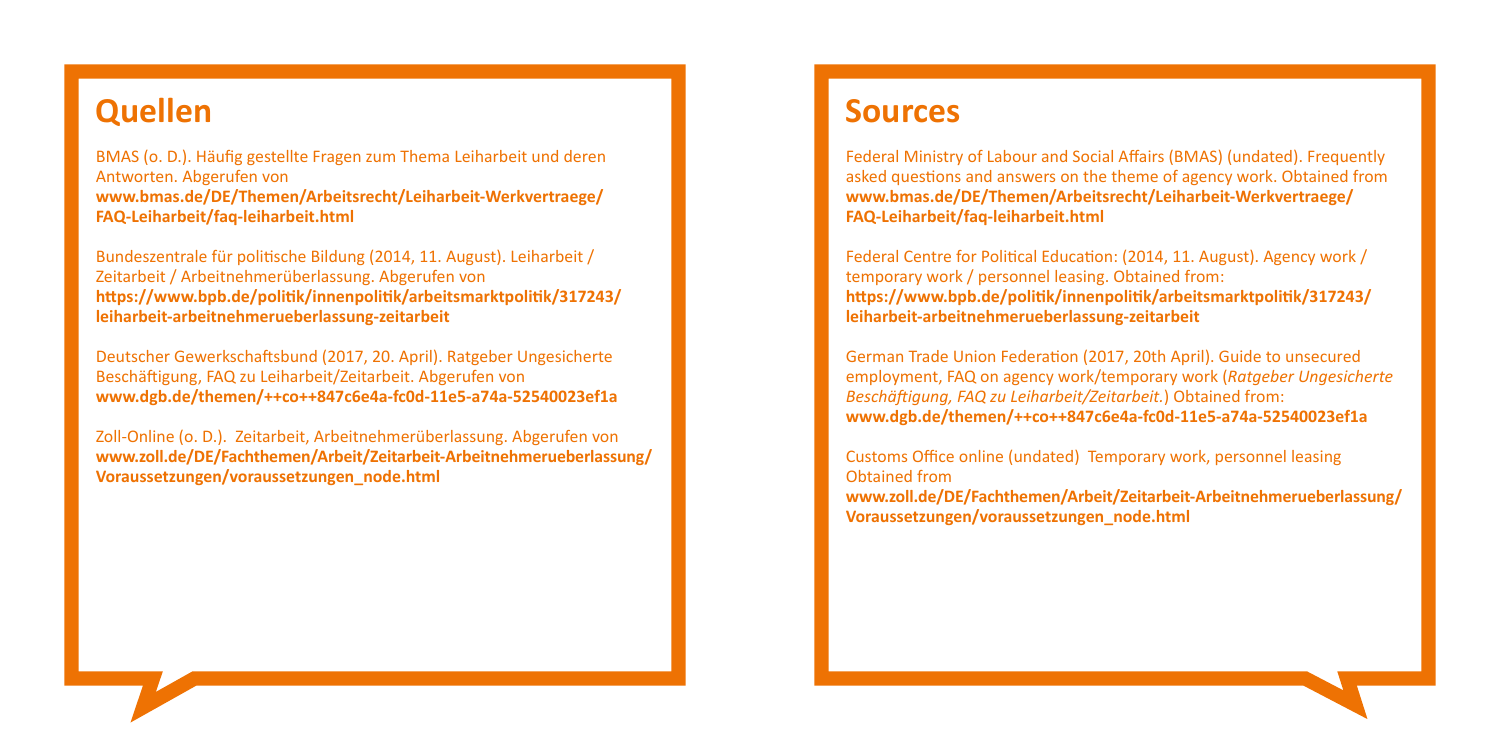#### **Gewerkschaften**

Für weitere Beratung können Sie sich an die zuständige Gewerkschaft wenden. Gewerkschaften in Deutschland sind Arbeitnehmerinnen- und Arbeitnehmervertretungen und unterstützen ihre Mitglieder in vielen Fragen. Sie haben in vielen Städten in Deutschland Büros, an die Sie sich wenden können. Hier finden Sie eine Übersicht über die einzelnen Gewerkschaften und Kontaktdaten: **[www.dgb.de/uber-uns/dgb-heute/gewerkschaften-im-dgb](http://www.dgb.de/uber-uns/dgb-heute/gewerkschaften-im-dgb )**

**Deutscher Gewerkschaftsbund Bundesvorstand (DGB-Bundesvorstand)** Henriette-Herz-Platz 2, 10178 Berlin Tel.: +49 30 24060-0 [www.dgb.de](http://www.dgb.de)

**IG Bauen-Agrar-Umwelt (IG BAU)** Olof-Palme-Str. 19, 60439 Frankfurt/Main Tel.: +49 69 95737-0 [www.igbau.de](http://www.igbau.de)

**IG Bergbau, Chemie, Energie (IG BCE)** Königsworther Platz 6, 30167 Hannover Tel.: +49 511 7631-0 [www.igbce.de](http://www.igbce.de)

**Eisenbahn- und Verkehrsgewerkschaft (EVG)** Weilburger Str. 24, 60326 Frankfurt/Main Tel.: +49 69 7536-236 [www.evg-online.org](http://www.evg-online.org)

**Gewerkschaft Erziehung und Wissenschaft (GEW)** Reifenberger Str. 21, 60489 Frankfurt/Main Tel.: +49 69 78973-0 [www.gew.de](http://www.gew.de)

**Gewerkschaft Nahrung-Genuss-Gaststätten (NGG)** Haubachstr. 76, 22765 Hamburg Tel.: +49 40 38013-0 [www.ngg.net](http://www.ngg.net)

**Vereinte Dienstleistungsgewerkschaft (ver.di)** Bundesverwaltung Paula-Thiede-Ufer 10, 10179 Berlin Tel.: +49 30 6956-0 [www.verdi.de](http://www.verdi.de)

**IG Metall (IG Metall)** Wilhelm-Leuschner-Straße 79, 60329 Frankfurt/Main  $Tel: +4969693-0$ [www.igmetall.de](http://www.igmetall.de)

**Gewerkschaft der Polizei (GdP)** Bundesvorstand Stromstraße 4, 10555 Berlin Tel.: +49 30 399921-0 [www.gdp.de](http://www.gdp.de)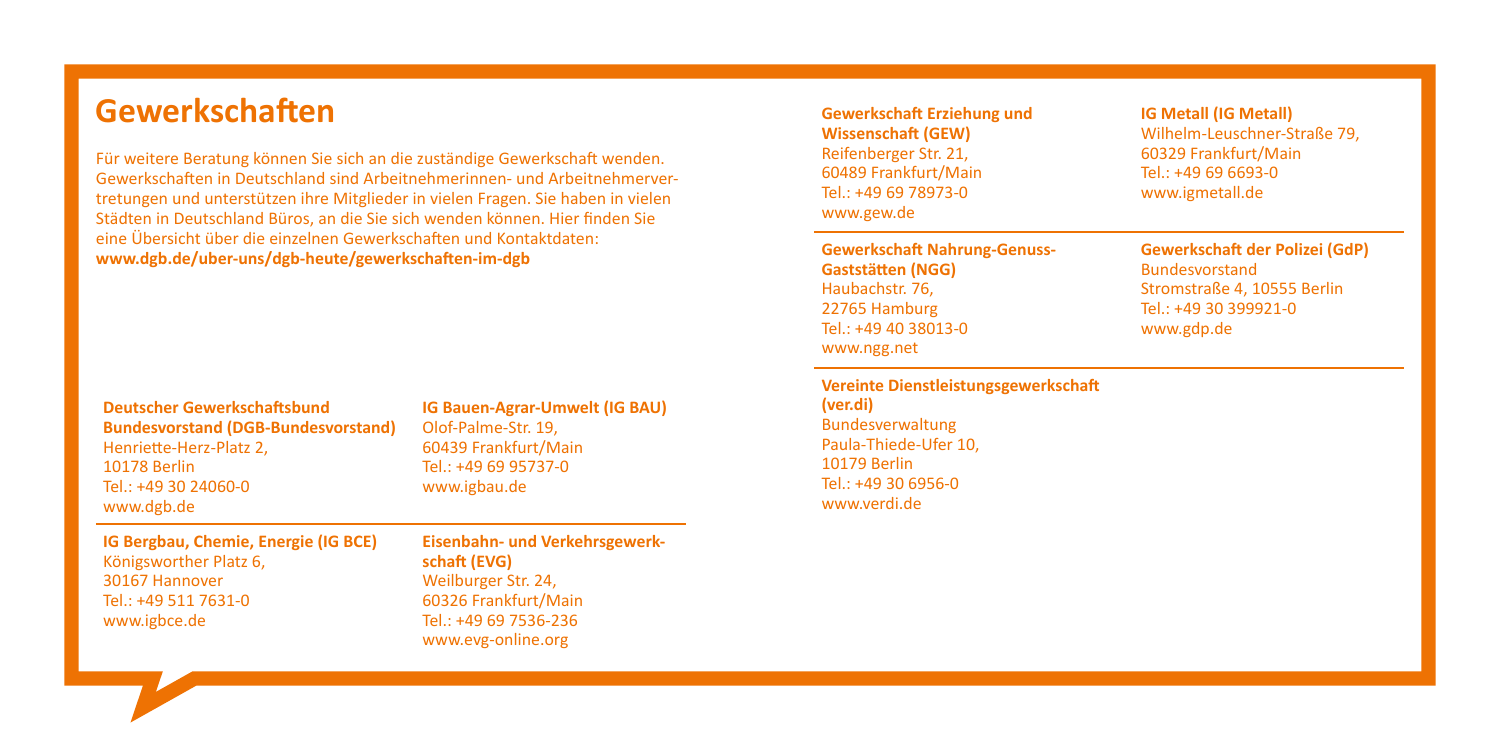### **Trade unions**

Trade unions are employee organisations. They represent the interests of employees at various levels. Trade unions provide advice on employment law and legal protection for their members. More detailed information is available on the pages of the German Trade Union Federation and the member unions. **www.dgb.de/uber-uns/dgb-heute/gewerkschaften-im-dgb**

| <b>Industrial Union for Mining, Chemicals</b> | <b>Railway and Transport Union</b>        |
|-----------------------------------------------|-------------------------------------------|
| www.dgb.de                                    | www.igbau.de                              |
| Tel.: +49 30 24060-0                          | Tel.: +49 69 95737-0                      |
| 10178 Berlin                                  | 60439 Frankfurt/Main                      |
| Henriette-Herz-Platz 2,                       | Olof-Palme-Str. 19,                       |
| <b>Bundesvorstand</b> )                       | (IG BAU)                                  |
| <b>Federal Executive Board (DGB-</b>          | <b>Agriculture and the Environment</b>    |
| <b>German Trade Union Federation</b>          | <b>Industrial Union for Construction,</b> |

**and Energy (IG BCE)** Königsworther Platz 6, 30167 Hannover  $Tel: +49 511 7631-0$ www.igbce.de

**Railway and Transport Union (EVG)** Weilburger Str. 24, 60326 Frankfurt/Main Tel.: +49 69 7536-236 www.evg-online.org

**Education and Sciences Union (GEW)** Reifenberger Str. 21, 60489 Frankfaurt/Main  $Tel: +496978973-0$ www.gew.de

**Food, Beverages and Catering Industry Union (NGG)** Haubachstr. 76, 22765 Hamburg Tel.: +49 40 38013-0 www.ngg.net

**United Services Union (ver.di)** Bundesverwaltung Paula-Thiede-Ufer 10, 10179 Berlin Tel.: +49 30 6956-0 www.verdi.de

**Industrial Union of Metal Workers (IG Metall)** Wilhelm-Leuschner-Straße 79, 60329 Frankfurt/Main  $Tel: +4969693-0$ www.igmetall.de

**Police Union (GdP)** Bundesvorstand Stromstraße 4, 10555 Berlin Tel.: +49 30 399921-0 www.gdp.de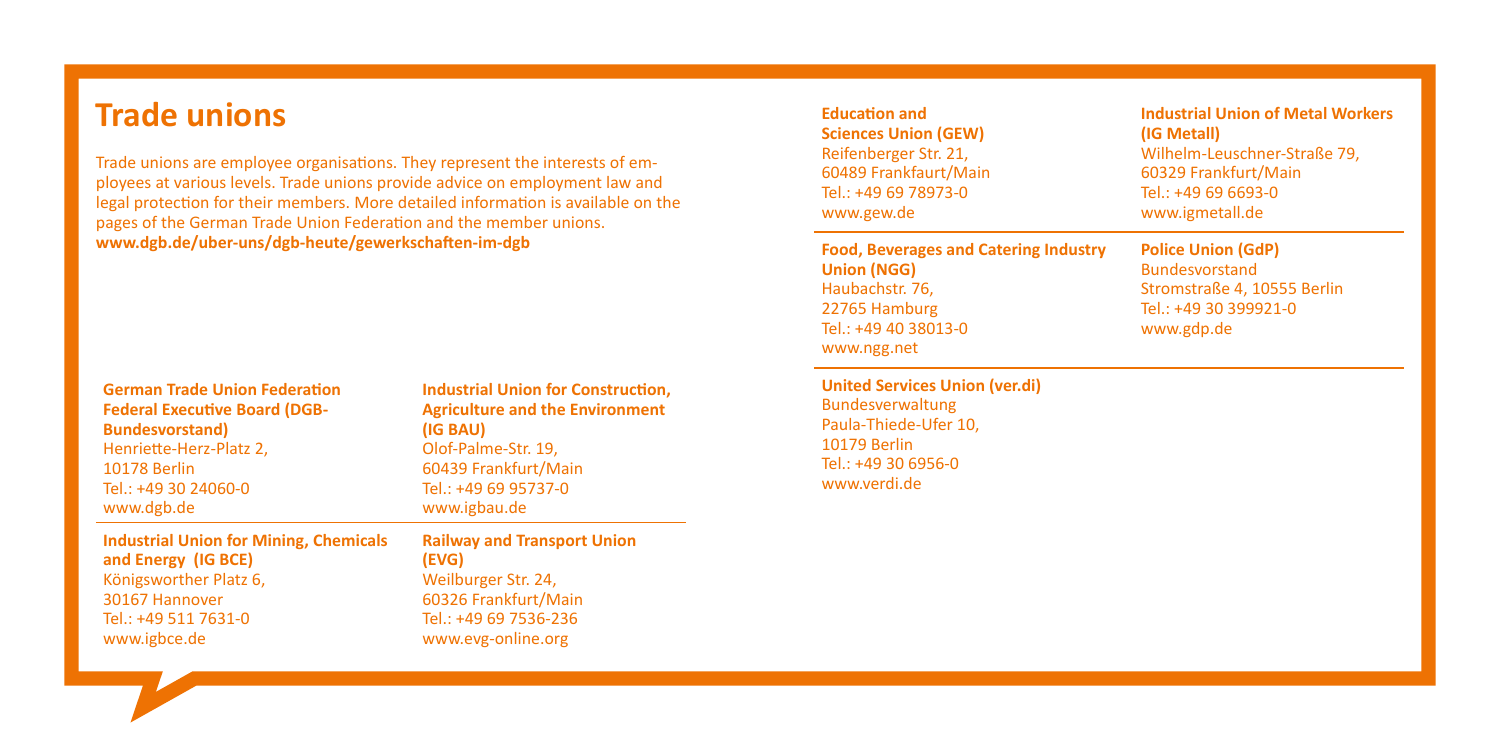### **Faire Integration Beratungsstellen:**

Die Faire Integration Beratungsstellen sind in jedem Bundesland vertreten und können Sie bei Fragen zum Thema Leiharbeit oder anderen sozial- und arbeitsrechtlichen Fragestellungen beraten.

Hier finden Sie die Beratungsstellen von Faire Integration: **[www.faire-integration.de/beratungsstellen](http://www.faire-integration.de/beratungsstellen)**

#### **Fair Integration advice centres:**

Fair Integration advice centres are represented in all 16 federal states and are able to advise you on questions relating to agency work or other social and employment law issues.

Here you can find the advising services from Fair Integration: **[www.faire-integration.de/beratungsstellen](https://www.faire-integration.de/en/topic/46.beratungsstellen.html)**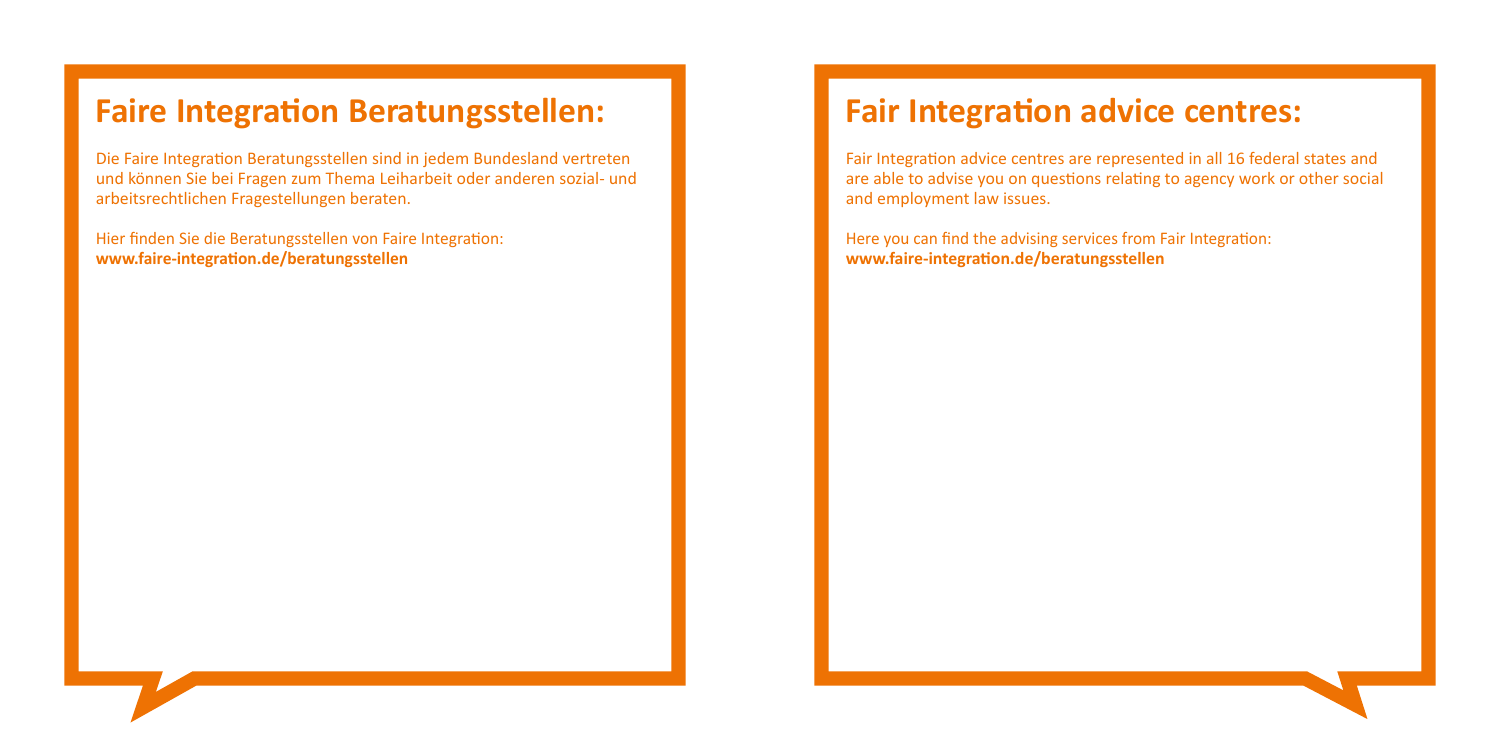#### **Impressum**

**Herausgeber**  Projekt Support Faire Integration DGB Bildungswerk BUND Franz-Rennefeld-Weg 5 40472 Düsseldorf

**Redaktion** Janna Bieker, Laura Chelebet, Jochen Empen Support Faire Integration

#### **Layout**

Gereon Nolte Zentralstelle für die Weiterbildung im Handwerk (ZWH)

**Stand** Juli 2021

#### Haftungsausschluss:

Die Informationen geben nur einen allgemeinen Überblick/Orientierung und stellen keine rechtsverbindliche Auskunft dar. Die gegebenen Informationen können eine (Rechts-)Beratung nicht ersetzen. Eine Gewähr für die jederzeitige Aktualität wird nicht übernommen.

#### **Legal notice**

**Publisher**  Projekt Support Faire Integration DGB Bildungswerk BUND Franz-Rennefeld-Weg 5 40472 Düsseldorf

**Editors** Janna Bieker, Laura Chelebet, Jochen Empen Support Faire Integration

**Layout** Gereon Nolte Zentralstelle für die Weiterbildung im Handwerk (ZWH)

**Version** July 2021

Exclusion of liability:

The information provides merely a general overview/guide and is not legally binding. The information supplied is not a substitute for (legal) advice. Liability is not accepted at any time for the up-to-date status of the information.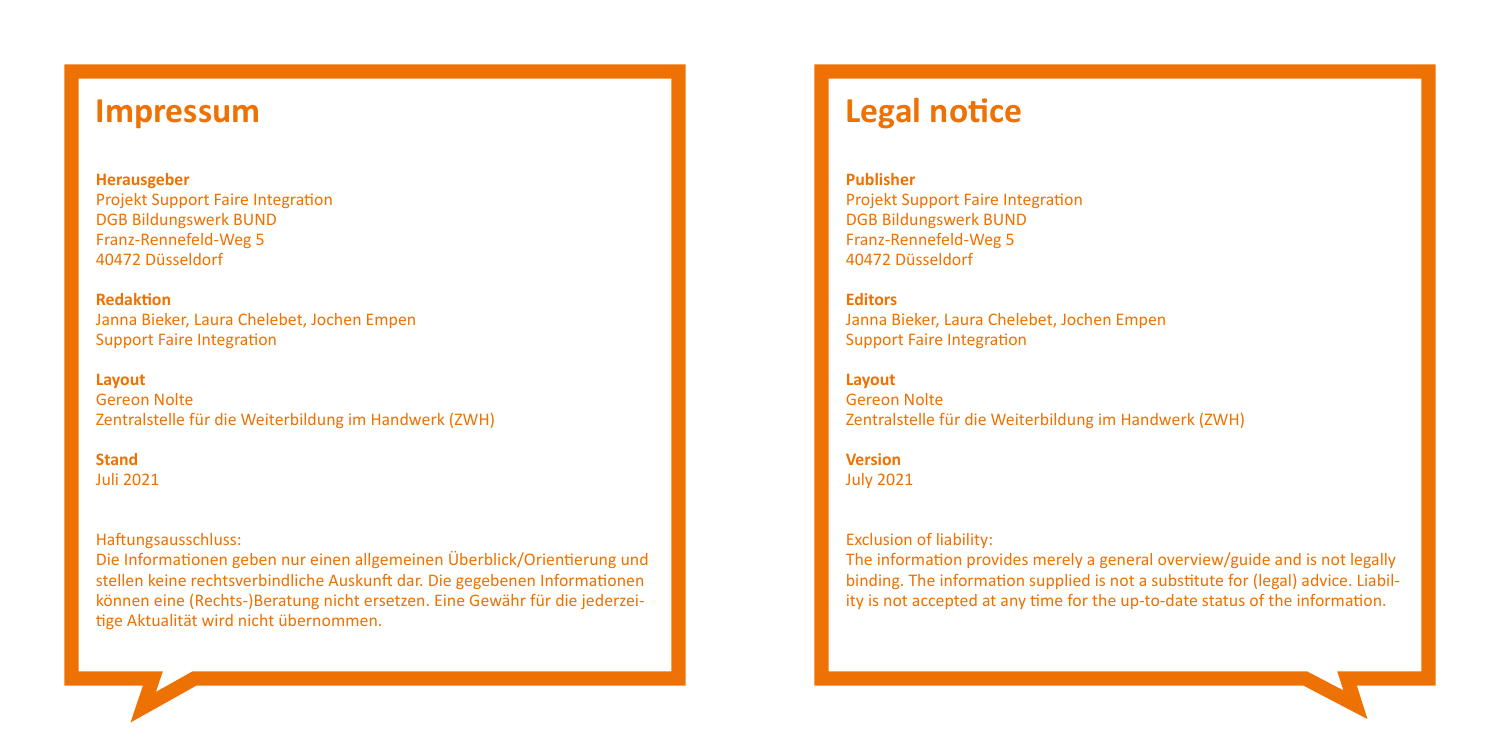## **Der gesetzliche Mindestlohn steigt!**

!The statutory minimum wage will increase حد اقل دستمزد قانونی در حال افزایش است ! .<br>الحد الأدنى للأجور يرتفع !እቲ ዝተሓተ ክኽፈል ዝግባእ ሕጋዊ ደሞዝ ወሲኹ ኣሎ !Sube el salario mínimo interprofesional¡

| Ab          | .Brutto/Std           |
|-------------|-----------------------|
| from        | gross/h               |
| -31         | دستمزد ناخالص در ساعت |
| اىتداءً من  | اجمالی / ساعة         |
| ከብ          | ጃምላ/ሰዓታት              |
| A partir de | Bruto/hora            |
| 01.01.2020  | 9,35€                 |
| 01.01.2021  | 9,50€                 |
| 01.07.2021  | 9,60€                 |
| 01.01.2022  | 9,82€                 |
| 01.07.2022  | 10,45€                |

#### **So viele Stunden dürfen Sie pro Monat arbeiten, wenn Sie 450 € verdienen:**

This is the number of hours you can work per month if you earn € 450:

 تروص رد دیناوتیم امش هک ،تسا یتاعاس دادعت نیا ینک راک هام کی رد وروی 450 :دمآرد

 اهب لمعلا كنكمي يتلا تاعاسلا ددع وه اذه 450 ريغص لمرع يف لمرعت تننك اذإ ايًرهش

ኣብ ሓደ ወርሒ እዚ ዝስዕብ ሰዓታት ክትሰርሑ ይግባእ እንተደኣ 450 € ኣታዊ ኣለኩም፦

Si tiene un salario de 450€, estas son las horas que puede trabajar al mes:

| 01.01.2020 | 48,12 |
|------------|-------|
| 01.01.2021 | 47,37 |
| 01.07.2021 | 46,87 |
| 01.01.2022 | 45,82 |
| 01.07.2022 | 43,06 |